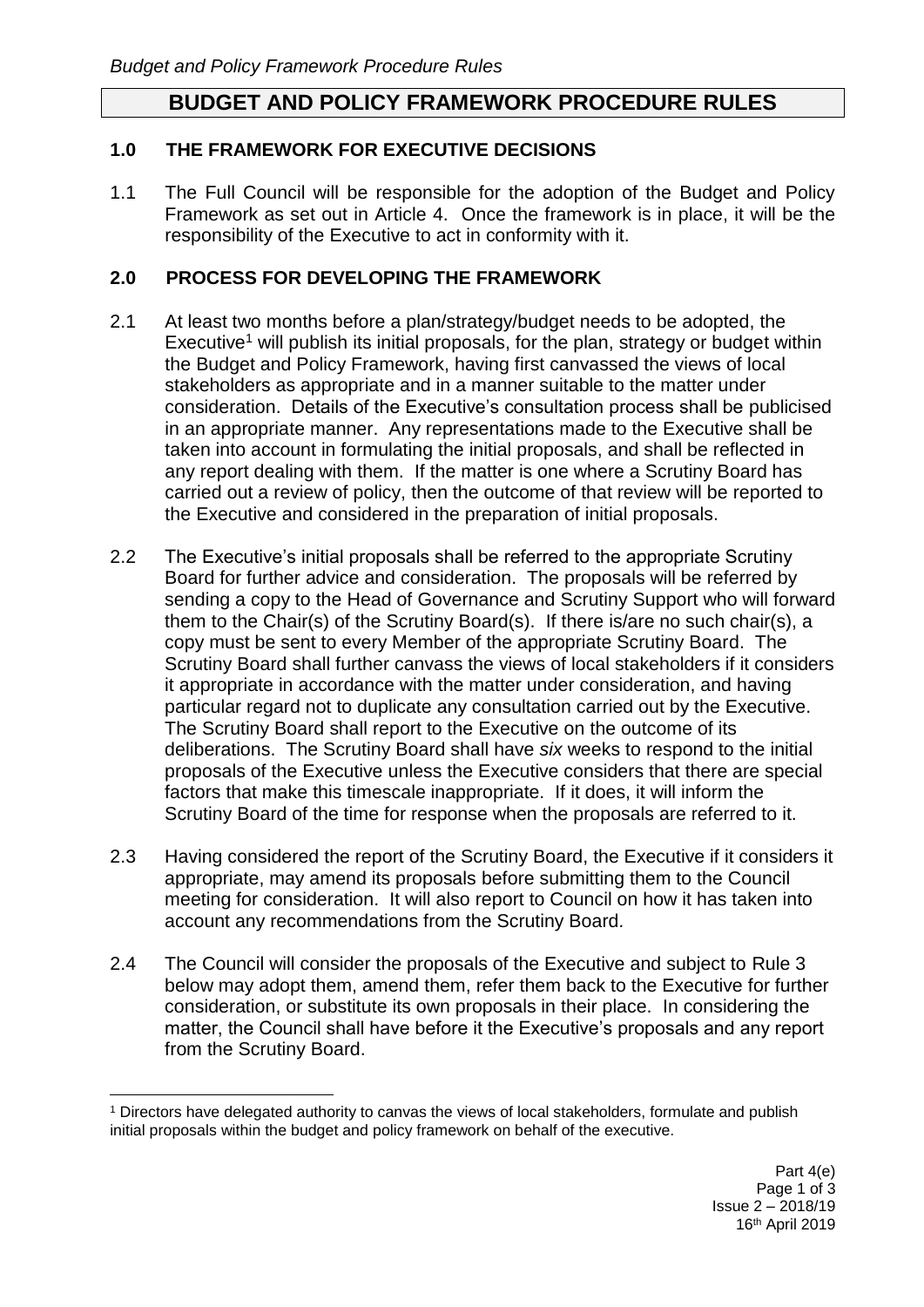# **3.0 CONFLICT RESOLUTION MECHANISM**

- 3.1 Where (before  $8<sup>th</sup>$  February in relation to the budget only) the Executive has submitted estimates of amounts within the budget or precept or a draft plan/strategy for consideration by the Council, and the Council has any objections to the amounts, estimates or draft, then before amending, approving or adopting it, the Council must inform the Leader of its objections and give him instructions requiring the Executive to reconsider the estimates or draft plan/strategy in the light of those objections within a specified period.
- 3.2 Within the period specified by the Council (which must be at least 5 working days), the Leader may:
	- (a) submit to the Council for consideration a revised draft, estimates, amounts with the Executive's reasons for any amendments or;
	- (b) inform the Council of any disagreement the Executive has with any of the Council's objections and the Executive's reasons for such disagreement.
- 3.3 After the expiry of the period specified by the Council, when amending, adopting or approving the draft or revised estimates, the Council must take into account.
	- (a) any amendments included in the draft plan/strategy/estimates;
	- (b) the Executive's reasons for those amendments;
	- (c) any disagreement the Executive had with any of the authority's objections; and
	- (d) the Executive's reasons for that disagreement submitted to the Council within the period it specified.
- 3.4 The Council shall at that meeting make its final decision on the matter on the basis of a simple majority. The decision shall be made public and shall be implemented immediately.
- 3.5 In approving the Budget and Policy Framework, the Council shall also specify the extent of virement within the budget and degree of in-year changes to the policy framework which may be undertaken by the Executive, in accordance with Rules 4 and 5 of these Rules (virement and in-year adjustments). Any other changes to the Budget and Policy Framework shall be reserved to the Council.

## **4.0 VIREMENT**

- 4.1 The Council shall have budget heads as specified from year to year in the Annual Budget Plan and Management Control Document as approved by the Council and other budget headings which may from time to time be appropriate.
- 4.2 Steps taken by the Executive, a committee of the Executive, an officer, Community Committees, the Health and Wellbeing Board or joint arrangements